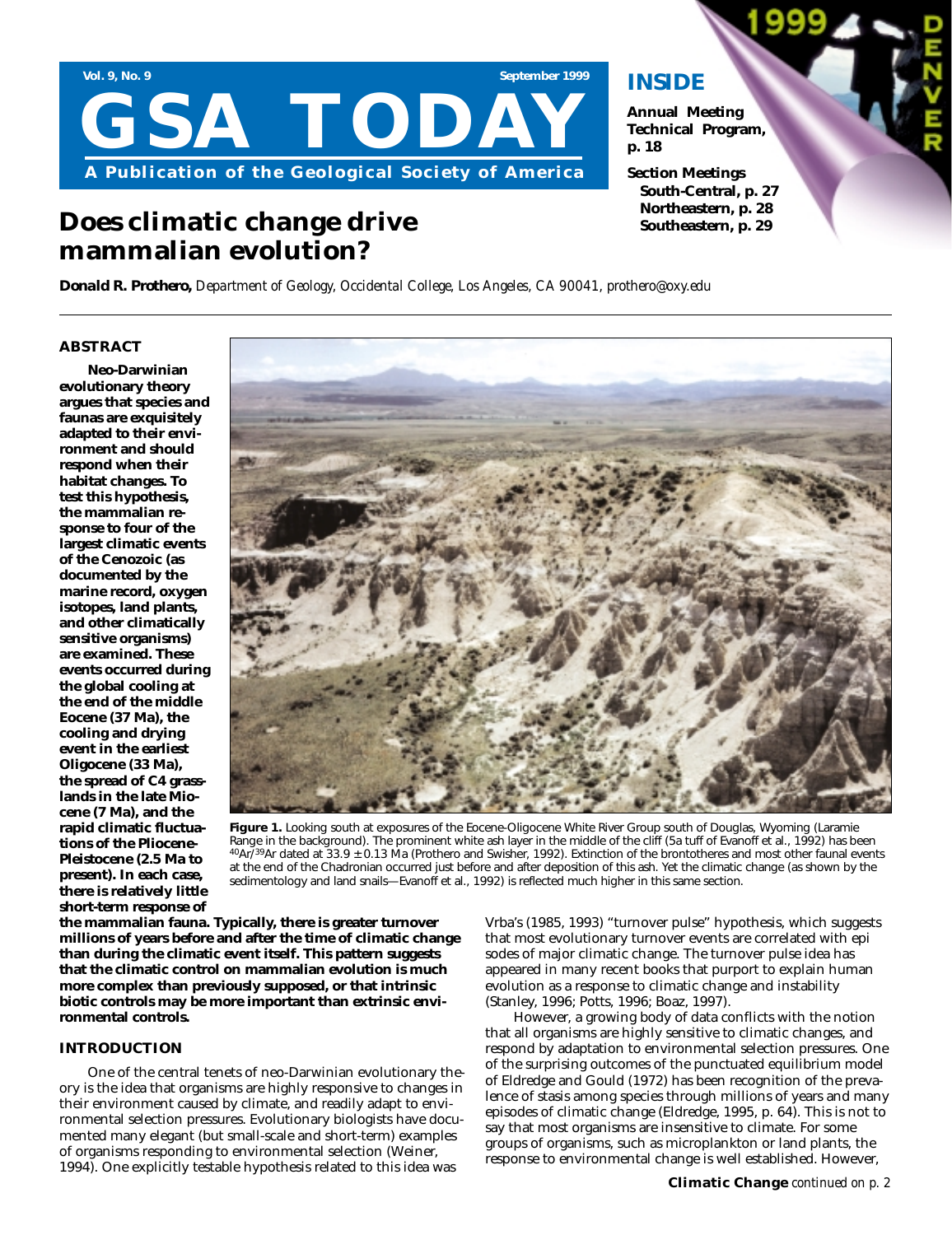## **IN THIS ISSUE**<br>Vol. 9, No. 9 *Vol. 9, No. 9*

**GSA TODAY** (ISSN 1052-5173) is published monthly by The Geological Society of America, Inc., with offices at 3300 Penrose Place, Boulder, Colorado. Mailing address: P.O. Box 9140, Boulder, CO 80301-9140, U.S.A. Periodicals postage paid at Boulder, Colorado, and at additional mailing offices. **Postmaster:** Send address changes to *GSA Today,* Membership Services, P.O. Box 9140, Boulder, C.O. 80301-9140.

Copyright © 1999, The Geological Society of America, Inc. (GSA). All rights reserved. Copyright not claimed on content prepared wholly by U.S. Government employees within the scope of their employment. Permission is granted to individuals to photocopy freely all items other than the science articles to further science and education. Individual scientists are hereby granted permission, without royalties or further requests, to make unlimited photocopies of the science articles for use in classrooms to further education and science, and to make up to five copies for distribution to associates in the furtherance of science; permission is granted to make more than five photocopies for other noncommercial, nonprofit purposes furthering science and education upon payment of a fee (\$0.25 per page-copy) directly to the Copyright Clearance Center, 222 Rosewood Drive, Danvers, MA 01923 USA, phone (978) 750-8400, http://www. copyright.com; when paying, reference *GSA Today,* ISSN 1052-5173. Written permission is required from GSA for all other forms of capture, reproduction, and/or distribution of any item in this publication by any means, including posting on authors' or organizational Web sites, except that permission is granted to authors to post the abstracts only of their science articles on their own or their organization's Web site providing the posting includes this reference: "The full paper was published in the Geological Society of America's newsmagazine, *GSA Today* [include year, month, and page number if known, where article appears or will appear]." GSA provides this and other forums for the presentation of diverse opinions and positions by scientists worldwide, regardless of their race, citizenship, gender, religion, or political viewpoint. Opinions presented in this publication do not reflect official positions of the Society.

**SUBSCRIPTIONS** for 1999 calendar year: **Society Members:** *GSA Today* is provided as part of membership dues. Contact Membership Services at (800) 472-1988, (303) 447-2020 or member@geosociety.org for membership information. **Nonmembers & Institutions:** Free with paid subscription to both *GSA Bulletin* and *Geology,* otherwise \$50 for U.S., Canada, and Mexico; \$60 elsewhere. Contact Subscription Services. **Single copies** may be requested from Publication Sales. Also available on an annual CD-ROM, (together with *GSA Bulletin, Geology,* GSA Data Repository, and an Electronic Retrospective Index to journal articles from 1972); \$89 to GSA Members, others call GSA Subscription Services for prices and details. Claims: For nonreceipt or for damaged copies, members contact Membership Services; all others contact Subscription Services. Claims are honored for one year; please allow sufficient delivery time for overseas copies, up to six months.

**STAFF:** Prepared from contributions from the GSA staff and membership.

**Executive Director:** *Sara S. Foland* **Science Editors:** *Suzanne M. Kay, Department of Geological Sciences, Cornell University, Ithaca, NY 14853; Molly F. Miller, Department of Geology, Box 117-B, Vanderbilt University, Nashville, TN 37235* **Forum Editor:** *Bruce F. Molnia, U.S. Geological Survey,*

*MS 917, National Center, Reston, VA 22092* **Director of Publications:** *Peggy S. Lehr*

**Managing Editor:** *Faith Rogers*

**Production Manager:** *Jon Olsen*

**Production Editor and Coordinator:** *Gaynor Bloom* **Graphics Production:** *Gaynor Bloom*

**ADVERTISING:** Classifieds and display: contact Ann Crawford, (303) 447-2020; fax 303-447-1133; acrawford@ geosociety.org.

Issues of this publication are available as electronic Acrobat files for free download from GSA's Web Site, http://www. geosociety.org. They can be viewed and printed on various personal computer operating systems: MSDOS, MSWindows, Macintosh, and Unix, using the appropriate Acrobat reader. Readers are available, free, from Adobe Corporation: http://www.adobe.com/acrobat/readstep.html.

This publication is included on GSA's annual CD-ROM, *GSA Journals on Compact Disc.*  Call GSA Publication Sales for details. Printed in U.S.A. using pure soy inks. **50% Total** 



| Does climatic change drive                          |   |  |
|-----------------------------------------------------|---|--|
|                                                     |   |  |
|                                                     |   |  |
| Dialogue                                            | 3 |  |
| Tributes Honor Halbouty for                         |   |  |
| Earth Science Week  8                               |   |  |
| Notice of Council Meeting                           | 9 |  |
| Washington Report—Meet<br>Charles Groat, Part 2  10 |   |  |
| GSA Section Meetings  11                            |   |  |
| GSA Division News  12                               |   |  |
| Book Reviews  13                                    |   |  |
| <b>GSA Names New Congressional</b>                  |   |  |
|                                                     |   |  |

| Science Fellow  15                                                                                                                         |  |
|--------------------------------------------------------------------------------------------------------------------------------------------|--|
| 1999 Annual Meeting-Denver<br>Pardee Keynote Symposia  16<br>Graduate School Information Forum 17<br>Technical Session Program Calendar 18 |  |
|                                                                                                                                            |  |
| 1999 Section Meetings<br>South-Central  27<br>Northeastern Section  28<br>Southeastern Section  29                                         |  |
|                                                                                                                                            |  |
| GSA's 1999 Research Grant Awards  32                                                                                                       |  |
| Bulletin and Geology Contents  35                                                                                                          |  |
| Calendar  36                                                                                                                               |  |
| Classifieds  36                                                                                                                            |  |

**Did You Remember To Vote? The GSA ballots to elect officers for 2000 and councilors for the term 2000–2002 are due September 13, 1999.**

*Don't forget to vote!* **Please note, for the ballot you received, this updated information on Council: Position 3 Nominee Mary P. Anderson. PROF. EXP.: PROF. HYDROGE-OLOGY, UNIV. WISCONSIN–**

### **In Memoriam**

**Thomas F. Bates** State College, Pennsylvania June 19, 1999

**William F. Jenks** Newburyport, Massachusetts

March 18, 1999

**Sheldon Judson** Princeton, New Jersey May 28, 1999

**Charles J. Orth** Los Alamos, New Mexico October 6, 1994

**John D. Ridge** Charlottesville, Virginia

**Richard C. Thompson** San Francisco, California June 27, 1999

**Robert T. White** Lafayette, Louisiana July 2, 1999

*Please contact the GSA Foundation for information on contributing to the Memorial Fund.*

#### **Climatic Change** *continued from p. 1*

the environmental sensitivity of other organisms (especially marine invertebrates and terrestrial vertebrates) is less obvious.

In recent years, the potential to document and evaluate such patterns with excellent, detailed fossil records of certain organisms has greatly improved. The development of high-resolution chronostratigraphy with integrated biostratigraphy, magnetostratigraphy, and 40Ar/39Ar dating has allowed paleontologists to directly date and correlate patterns of faunal response in both the marine and terrestrial realms at a very fine scale. It is now possible to test aspects of the "turnover pulse" hypothesis with a much better data base than was available only a decade ago.

We now can ask whether turnover pulses are typical of the history of mammals. Broad, long-term changes in mammalian faunas (spanning tens of millions of years) apparently correlate with the well-documented climatic changes of the Cenozoic (Webb, 1977; Webb and Opdyke, 1995; Janis, 1989, 1993), but do mammalian faunas respond to rapid, short-term climatic changes, as predicted by the turnover pulse model? Alroy (1995, 1997, 1998) showed that there was a very poor correlation between the turnover patterns of North American Cenozoic mammals and accepted proxies of climatic change, such as the global oxygen isotope record. Hill (1995) and Behrensmeyer et al. (1997) argued that the turnover pulses reported by Vrba (1985) for African Pliocene-Pleistocene mammals are not substantiated by the much larger database of Pliocene mammals from the Tugen Hills and Turkana Basin of Kenya. Thus, even the original data set that led to the turnover pulse hypothesis is under question.

**MADISON, 97-.**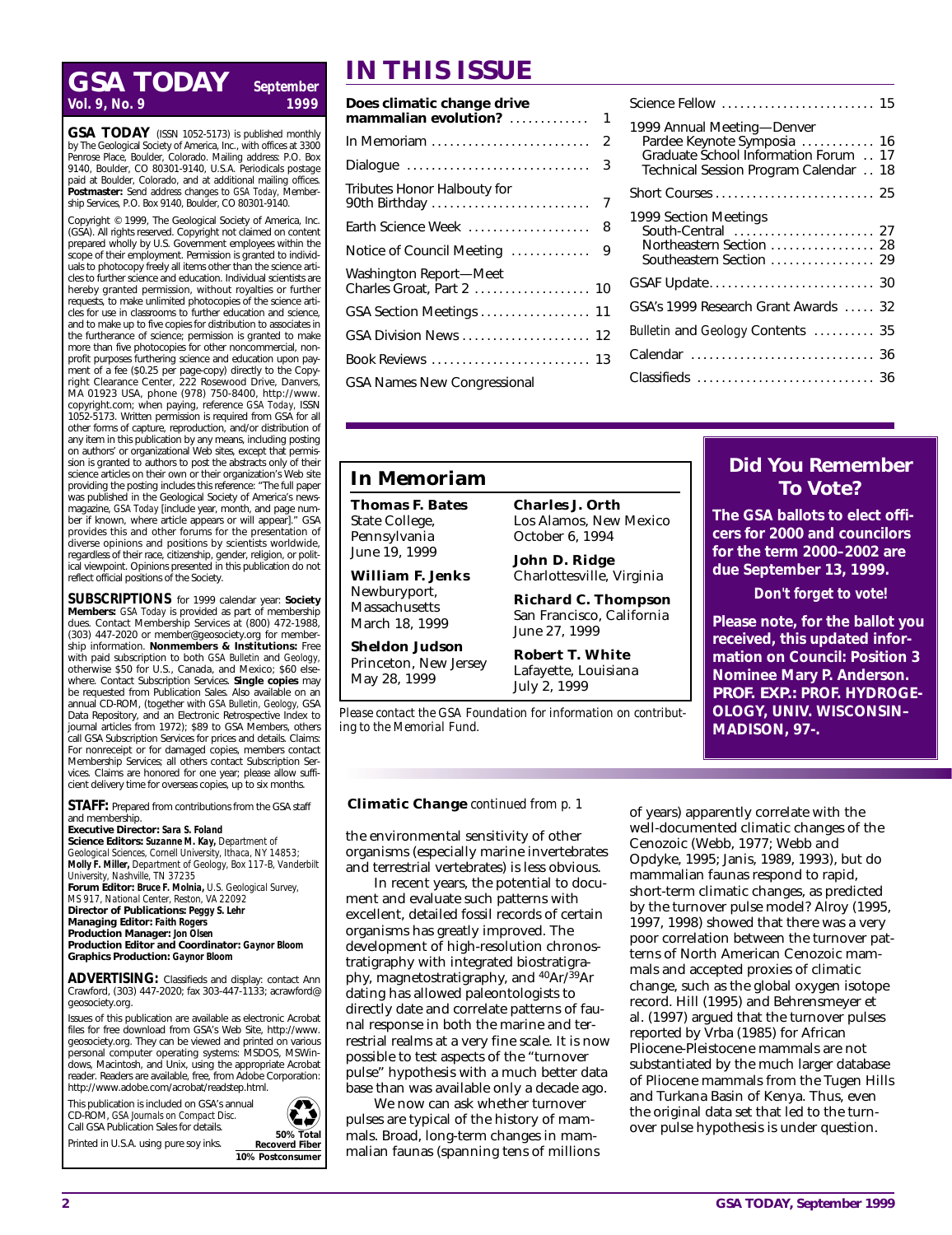Good communication is stimulating as black coffee, Food communication is stimulating as black coffee,<br>and just as hard to sleep after.<br>*—Anne Morrow Lindbergh* 



As new chief executive officer of GSA, I'm thrilled to have this opportunity each month to talk to the Society's members and friends. As good as it is, however, *GSA Today* is a one-way medium. By itself, it can't give us the open, immediate and interactive communication we need as a scientific society on the verge of a new millennium.

## *There's Lots to Talk About*

GSA's Strategic Plan, approved by Council in 1998, set the stage for sweeping change, while preserving and building on our 111-year heritage. The inspiring vision on which the plan is based reads, "GSA will be a broad unifying scientific society: fostering the human quest for understanding Earth, planets, and life; catalyzing new scientific ways of thinking about natural systems; and applying geoscience knowledge and insight to human needs and aspirations and stewardship of the Earth."

It's my job to lead the headquarters staff in implementing the Strategic Plan on your behalf. But we have a mutual responsibility to discuss and debate the issues that arise from our individual interpretations of the vision. In that spirit, here's a brief overview of what you can expect to see in the months ahead.

GSA's main focus will continue to be the science on which the Society was founded. We'll pursue our mission of advancing the geosciences and the professional growth of our members through our traditional disciplines and Divisions. At the same time, we'll aggressively pursue integrated science that crosses disciplines within our field and with allied sciences.

In the coming months, you'll also see GSA's intrinsic values take their place alongside the science. We'll explore the concept of stewardship and our role as stewards of earth science knowledge and of Earth itself. We'll strive to de-politicize this term, exploring its meaning for both the environmentalists and natural resource professionals among us. If GSA is to grow into its vision of a broad, unifying scientific society, unification must begin here at home. As a Society, we intend to model for others the kind of discourse that makes this possible.

We'll better articulate the role of service at GSA—service to our members, to the geoscience education community, and to society as a whole. We intend to encourage and support geoscientists in offering their services in whatever ways are most rewarding and meaningful to them. You'll also be hearing

about the "globalization" of GSA. This may seem like



Paul Abdoo © Paul Abdoo

Photo taken at Dinosaur Ridge near Morrison, Colorado.

a departure from how we've thought of ourselves in the past, but in fact, it's an acknowledgement of trends already well underway.

## *Ways to Get in Touch and Stay in Touch*

I'm looking forward to lively exchange of ideas on these and other subjects. You can call me at my office here at headquarters (303-447-2020, ext. 139) or send e-mail to ceo@geosociety.org. You can post questions to me on the GSA Web site, www.geosociety.org, by going to "How to Contact Us" and clicking on "Ask Sara Foland."

We're also considering a series of interactive chat room sessions on topics of interest. Watch for details on the Web site and here in *GSA Today*.

I hope to meet as many of you as possible at next month's Annual Meeting in Denver. Watch for notices in *Down to Earth*, the daily meeting newsletter, about locations where you can stop by and say hello. We'll be joined, at various times, by GSA President Gail Ashley, Vice President Mary Lou Zoback, and 1999 Annual Program Committee Chair Sharon Mosher.

I'm excited about working with you all as we move this venerable organization forward. We are GSA. Let's stay in touch. ■

#### **TESTING THE HYPOTHESIS**

What is the mammalian response to the major climatic events of the past 50 m.y.? The highly detailed climatic history now available for much of the Cenozoic allows us to pinpoint certain episodes of major environmental change (as recognized in marine faunas, oxygen isotopes, land plants, and other climatically sensitive organisms). With improved dating and correlation, we can examine any mammalian response to each of these global climatic events. If the turnover pulse hypothesis is generally valid for Cenozoic mammals, then there should be similar responses to the other great climatic crises of the Cenozoic. Four major climatic events stand out (see below).This study excludes turnover events such as those at the Paleocene-Eocene boundary, or the Grande Coupure in the European Oligocene, because those episodes include significant immigrational turnover, which complicates the picture of in situ change.

#### **Test 1—Middle Eocene Event**

The first major step in the climate change of the Cretaceous through middle Eocene "greenhouse world" was the profound cooling event at the end of the middle Eocene, dated at 37.0 Ma (Berggren and Prothero, 1992; Berggren et al., 1995) (Fig. 1). Oxygen isotope records from benthic foraminifera show that the oceans cooled by about 4–5 °C at this time (Miller et al., 1987). Boersma et al. (1987) argued that there was a major cooling of oceanic bottom waters, which became decoupled from surface waters. In response to this rapid cooling and oceanographic change, there was a major extinction in the warmwater foraminifera (Boersma et al., 1987), a major extinction of many long-lived tropical nannoplankton (Aubry, 1992), and extinctions in the bivalves (84% of

species) and gastropods (89% of species) in the Gulf Coastal Plain (Hansen, 1987, 1992). By any standard, the end of the middle Eocene was a dramatic cooling and extinction event, especially in the marine realm.

The terrestrial paleoclimatic record of the middle–late Eocene transition is rather limited, but there are some important clues. Land plants from Alaska to the Gulf Coast indicate a reduction of mean annual temperature of about 14–16 °C (Wolfe, 1978, 1994). Late Duchesnean paleosols from the Big Badlands of South Dakota indicate dense tropical forests with more than 1 m of annual rainfall, while those of the overlying upper Eocene Chadron Formation received between 500 and 1000 mm and were less densely forested (Retallack, 1983).

**Climatic Change** *continued on p. 4*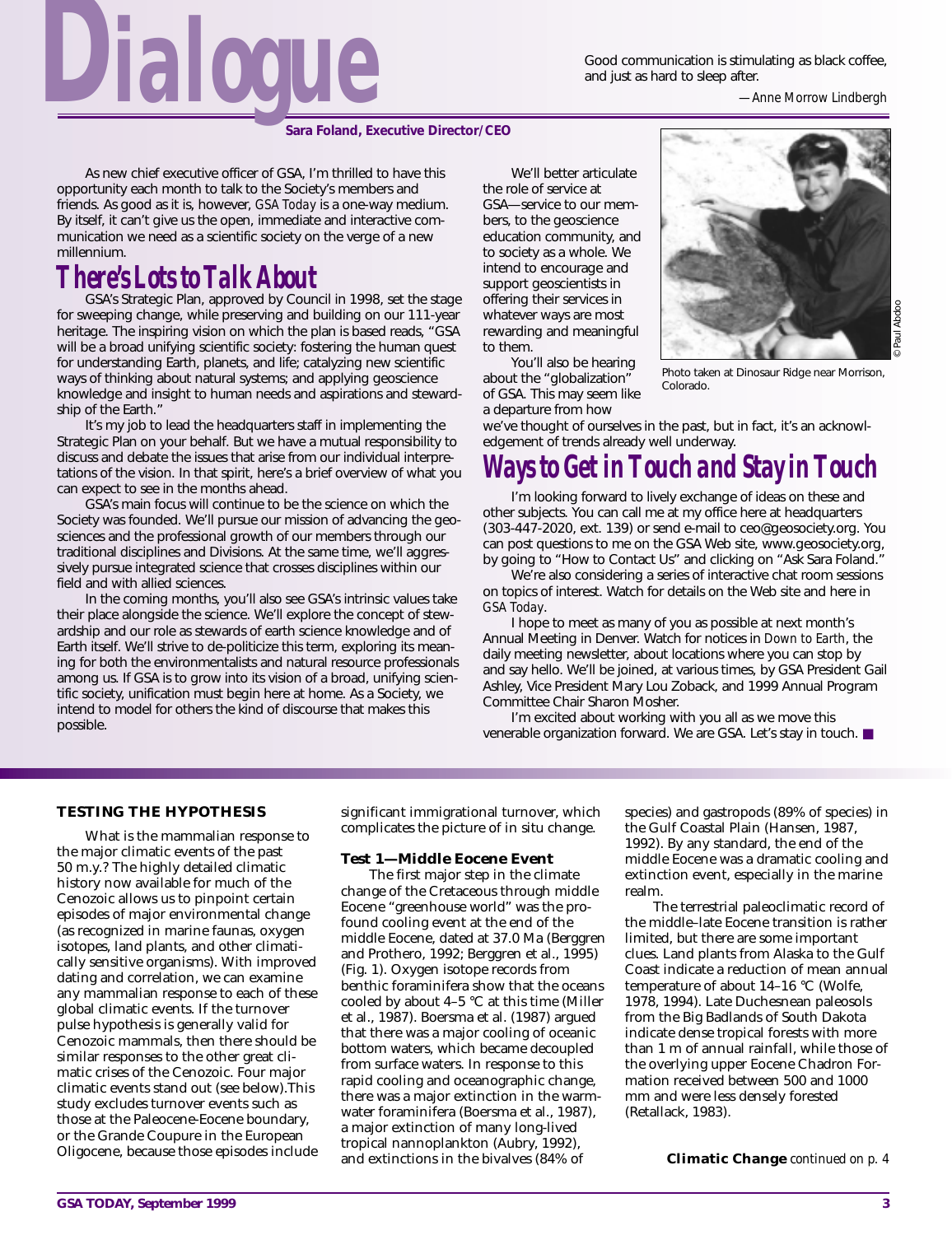#### **Climatic Change** *continued from p. 3*

How did land mammals respond to these climatic changes? The middle–late Eocene boundary at 37.0 Ma is now correlated with the boundary between the Duchesnean and Chadronian North American land mammal "ages" (Prothero, 1995; Prothero and Emry, 1996). Most mammalian faunas can be correlated to this interval through a combination of magnetic stratigraphy and 40Ar/39Ar dates. In west Texas, the Duchesnean-Chadronian transition can be directly calibrated between  $^{40}Ar/^{39}Ar$  dates of 36.7 ± 0.07 and  $37.8 \pm 0.15$  Ma, and by correlation with other faunas, the overall pattern in North America can be determined.

All recent studies of this interval conclude that there was very little change in mammalian faunas between the Duchesnean and Chadronian. Large-scale compilations of species and generic diversity and turnover (Stucky, 1990, 1992; Alroy, 1998) show no significant diversity changes or unusual turnover rates between the late Duchesnean and early Chadronian; there was a stable equilibrium value of between 72 and 84 genera throughout this 5 m.y. (40–35 Ma) interval (Fig. 2). Turnover rates are about average for the late Paleogene. In fact, Emry (1981) and Wilson (1984, 1986) argued that the Duchesnean could be considered a "subage" of the Chadronian, because the differences were so slight. A much greater faunal change (Fig. 2) occurred between the early



**Figure 2.** Mammalian diversity and turnover through the late middle Eocene (Duchesnean), late Eocene (Chadronian), and early Oligocene (Orellan and Whitneyan). Diversity data modified from Stucky (1992) for the Duchesnean, and Prothero and Heaton (1996) for the Chadronian through Whitneyan. Total generic diversity (green squares) shown in the middle of 1 m.y. increments; originations (blue circles) shown at the beginning of each 1 m.y. interval, and extinctions (red circles) at the end of each 1 m.y. interval. NALMA = North American land mammal "ages." Time scale after Berggren et al. (1995) and Prothero and Emry (1996).

Duchesnean and the late Duchesnean (Wilson, 1986; Lucas, 1992). This turnover occurred at 39 Ma, 2 m.y. before the climatic change in the oceanic realm (Prothero and Emry, 1996).

#### **Test 2—Early Oligocene Event**

On the basis of the oxygen isotope curve (Miller et al., 1987) or the land floras (Wolfe, 1978, 1994), the most significant climatic event in the Cenozoic was the global refrigeration that occurred in the earliest Oligocene (about 33.2 Ma). This event was marked by the first significant Antarctic glaciers, and about 5–6 °C of global cooling (Miller et al., 1987; Miller, 1992). The cooling was as drastic as that at the end of the middle Eocene, and extinctions in the marine realm were almost as severe. There were major extinctions in the calcareous nannoplankton (Aubry, 1992), diatoms (Baldauf, 1992), and benthic foraminifera (Gaskell, 1991). Gulf Coast molluscs were decimated again; 97% of gastropod species and 89% of bivalve species disappeared after their late Eocene recovery (Hansen, 1987, 1992). Echinoids dropped 50% in species diversity at this time (McKinney et al., 1992). Planktonic foraminifera underwent a minor extinction; most surviving early Oligocene species were small, low in diversity, and cold adapted (Boersma et al., 1987).

Numerous climatic indicators show that the earliest Oligocene was a time of rapid (less than a few thousand years) change in terrestrial habitats. Land plants from the Gulf Coast to Alaska indicate a decrease of 13 °C in mean annual temperature, a great increase in seasonality (mean annual range of temperatures increased dramatically from about 5 °C to almost 25 °C), and much drier climates (Wolfe, 1978, 1994). Floras indicate that most of North America changed from paratropical forests (like those of tropical Central America) to broad-leaved deciduous forests (like those of New England) in a very short period of time. Paleosols from the Big Badlands of South Dakota show that late Eocene forests, which received more than 1 m of rainfall, were replaced in the early Oligocene by open scrublands with less than 500 mm of annual precipitation (Retallack, 1983, 1992). In Douglas, Wyoming (Fig. 1), flood-plain deposits were replaced by eolian deposits, indicating even greater trends toward aridity (Evanoff et al., 1992). Late Chadronian land snails are large forms adapted to wet, subtropical habitats (like those of modern central Mexico). In the early Orellan they were replaced by smaller taxa with restricted apertures, typical of drier climates, like those of modern Baja California (Evanoff et al., 1992). Late Chadronian reptiles and amphibians were predominantly aquatic taxa, such as crocodilians, pond turtles, and salamanders, but only dry land tortoises are common in the Orellan (Hutchison, 1982, 1992).

How did land mammals respond to this dramatic change in their environment? As Prothero and Heaton (1996) have shown, there was almost no response (Fig. 2). The earliest Oligocene climatic event (middle early Orellan, Chron C13n) was almost ignored by land mammals. Of 70 species known from the earliest Orellan, 62 persisted unchanged into the late Orellan. Most of the modest faunal responses during the Chadronian-Orellan transition had already taken place more than 250 k.y. before the climatic crash of the early Orellan. But even these changes were unimpressive: A few archaic groups from the Chadronian, such as the brontotheres, oromerycid artiodactyls, and cylindrodont rodents disappeared, and the oreodont *Miniochoerus* underwent slight dwarfing, but most mammalian lineages showed no changes worth documenting. Compared to the 177 species now documented for this interval, this is a remarkably mild response to what all the other evidence indicates was a major climatic and floral change. This lack of change cannot be dismissed as an artifact of sampling or preservation, because the White River Group in eastern Wyoming is densely fossiliferous through all of the relevant interval (Prothero and Heaton, 1996; Evanoff et al., 1992).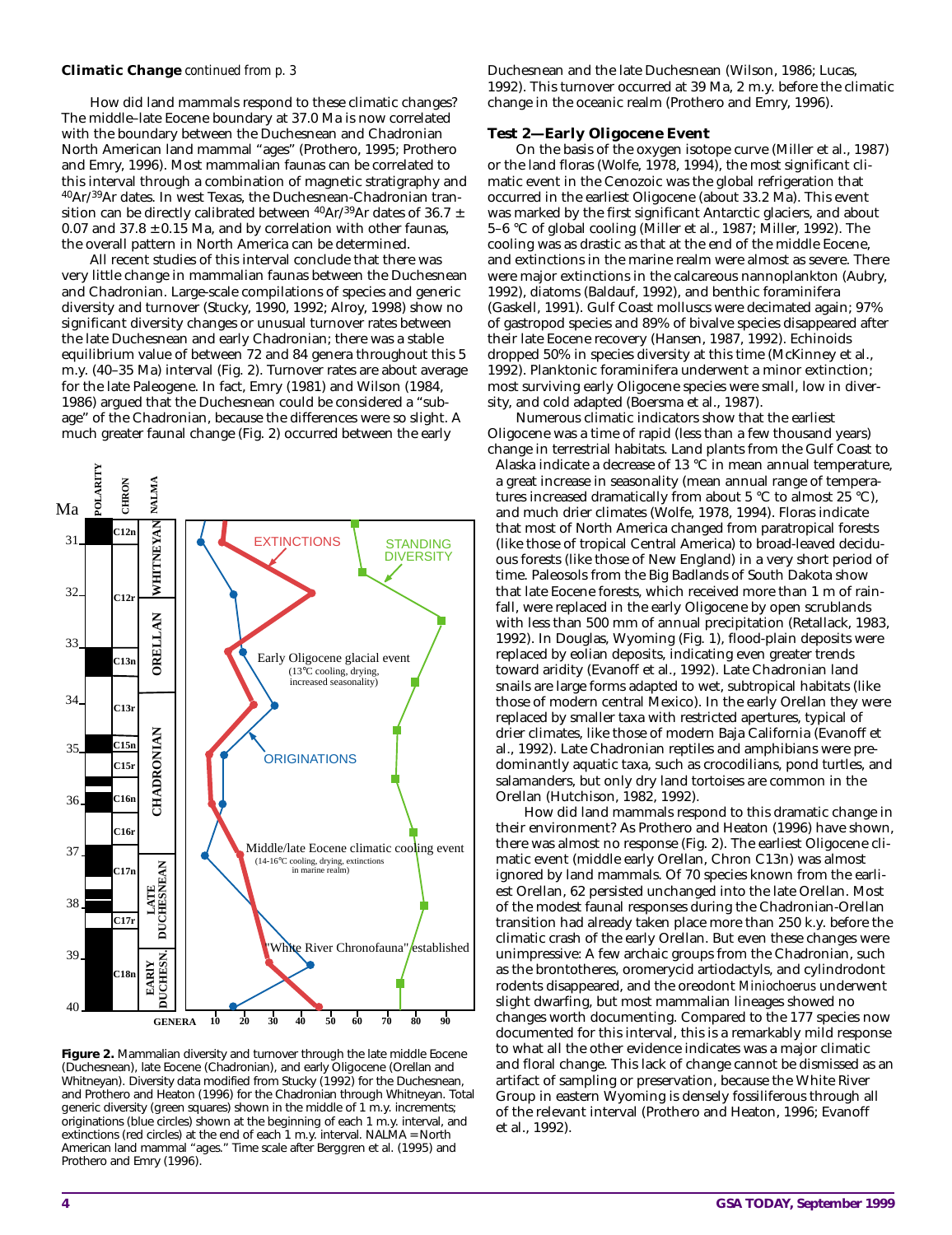#### **Test 3—Late Miocene Carbon Isotopes and Grasslands**

One of the classic cases of evolutionary response to climate is the well-known story of how some herbivorous mammals acquired high-crowned teeth for eating gritty grasses in the Miocene. This is most often noted in the evolution of horses, but it also occurred in camels, bovids, pronghorns, rhinoceroses, and other groups. Scientists have long pointed to this as a clear example of an evolutionary response to a climatic and vegetational change. There is a major problem with this scenario: the timing is all wrong. Hypsodont horses, camels, rhinos, and bovids all first developed their high-crowned teeth in the middle Miocene (about 15–16 Ma), but geochemical evidence of extensive C4 grasslands (the grasses that now dominate most temperate and tropical latitudes) did not become widespread until the late Miocene (8-7 Ma), at least 7 m.y. later (Quade et al., 1989; Cerling, 1992; Cerling et al., 1997). Retallack (1997) has argued that there must have been an expansion of C3 grasslands in the middle Miocene, but if this is so, we have no modern analogues for such a vegetation (Wang et al., 1994).

Regardless of how one tries to explain this mismatch between teeth and vegetation, the C4 carbon isotope signal, which marks the great expansion of tropical and temperate grasslands and savannas at 8–7 Ma, produces another climaticevolutionary enigma (Cerling et al., 1997). The carbon isotopic records of several areas (in North America, South America, East Africa, Pakistan) indicate a dramatic and abrupt global isotopic event at 7 Ma. C4 grasslands must have rapidly taken over huge areas in lower and middle latitudes at this time (Fig. 3).

Such a dramatic vegetational change should have led to drastic changes in the mammalian faunas that ate the grasses, especially in their abundance, extinction, and diversification. Yet, a detailed examination of the mammalian record does not support this. In North America, the 7 Ma isotope event falls at the early-late Hemphillian boundary (Woodburne and Swisher, 1995). The change in carbon isotope values at this time was dramatic (Cerling et al., 1997). Before 7 Ma, the values range between −7‰ and −14‰ (all C3 plants), but after 7 Ma, there are numerous values above −7‰ and some as high as +5‰ (mostly C4 plants). At the end of the early Hemphillian, there was some extinction in the horses, browsing camels, and pronghorns (Webb, 1983; Webb et al., 1995), for a total of 9 genera of large ungulates, and 27 genera overall (Stucky, 1990). But only 33 new genera (Stucky, 1990) appeared as the grasslands expanded in the late Hemphillian, and there was no great increase in grazing taxa. No new grazing ungulate genera were added, and the percentage of grazing taxa actually declines from 87% in the late Clarendonian-early Hemphillian to 80% in the late Hemphillian Coffee Ranch Quarry, Texas (Webb, 1983). Janis et al. (1999) found no increases in grazing ungulate taxa in this interval.

In addition, much greater turnover (45 new early Hemphillian genera, 36 Clarendonian genera extinct) marked the beginning of the Hemphillian (9.0 Ma), which was 2 million years before the C4 grasslands appeared. The most significant turnover event (37 new genera, 63 genera extinct) of the entire Miocene occurred 2.5 million years later, at the end of the Hemphillian (4.5 Ma), when most of the savanna fauna of North America (especially among the horses, camels, pronghorns, protoceratids, dromomerycids, rhinoceroses, gomphotheres, and mylagaulids) disappeared (Webb, 1983).

In Asia, isotopic data (Cerling et al., 1997) show an abrupt and dramatic increase in grasslands at 7 Ma (Fig. 3). Before 7 Ma, the δ<sup>13</sup> C values are between −5 and −14 ‰, but after 7 Ma, the values range from 0 to +5‰. Barry (1995) showed the detailed history of faunal change (mostly bovids and rodents) in the wellstudied Siwalik deposits of Pakistan. There was a major turnover event between 9.0 and 8.5 Ma, but none at 7 Ma (Fig. 3). In fact,



**Figure 3.** Comparison between carbon isotope values and changes in late Miocene mammalian diversity in Pakistan and North America. Symbols for origination and extinction curves as in Figure 2. Carbon isotopic values (X's) modified from Cerling et al. (1997, Fig. 2). Mammalian diversity statistics for North America after Stucky (1990), and for Pakistan after Barry (1995). Time scale after Woodburne and Swisher (1995) and Barry (1995).

turnover rates (both first and last occurrences) declined dramatically after 8.0 Ma (Barry, 1995). Cerling et al. (1997) suggested that there were some faunal replacement events between 8 and 7 Ma, but this change in dominance is not reflected in the overall taxonomic turnover. In addition, there are many pulses of turnover throughout the Miocene of Pakistan that do not seem to be correlated with any known climatic event. Researchers have argued that these data are evidence of climatically driven turnover, but much of the turnover has no apparent climatic explanation (Barry et al., 1985). Even if higher-resolution studies should show more turnover at 7 Ma, the salient fact remains that turnover was higher before and after the C4 event.

In western Europe, the pattern is similar. Köhler et al. (1998) showed that there were two major faunal turnover events in the Neogene mammals of Spain, one at 10-9 Ma, and the other at 6.5 Ma, but none at 7.0-7.5 Ma. This is consistent with the episodes of maximum turnover in Pakistan. Köhler et al. (1998) suggested that the synchronous turnover across Western Eurasia uncorrelated with the C4 grasslands (which developed in Pakistan but not in Spain) supports a model of protracted faunal change that is caused by more complex forcing factors than a single climatic change.

Isotopic studies from East Africa (Cerling et al., 1997) document a significant carbon isotope event between 9 and 7 Ma. Yet Hill (1987, 1995) argued that the faunas of East Africa show little evidence of grassland dominance until Pliocene-Pleistocene time. Leakey et al. (1996) also found little faunal change in the 9–7 Ma interval. South America also shows the 7 Ma carbon isotope event (MacFadden et al., 1994, 1996; Cerling et al., 1997; Latorre et al.,

**Climatic Change** *continued on p. 6*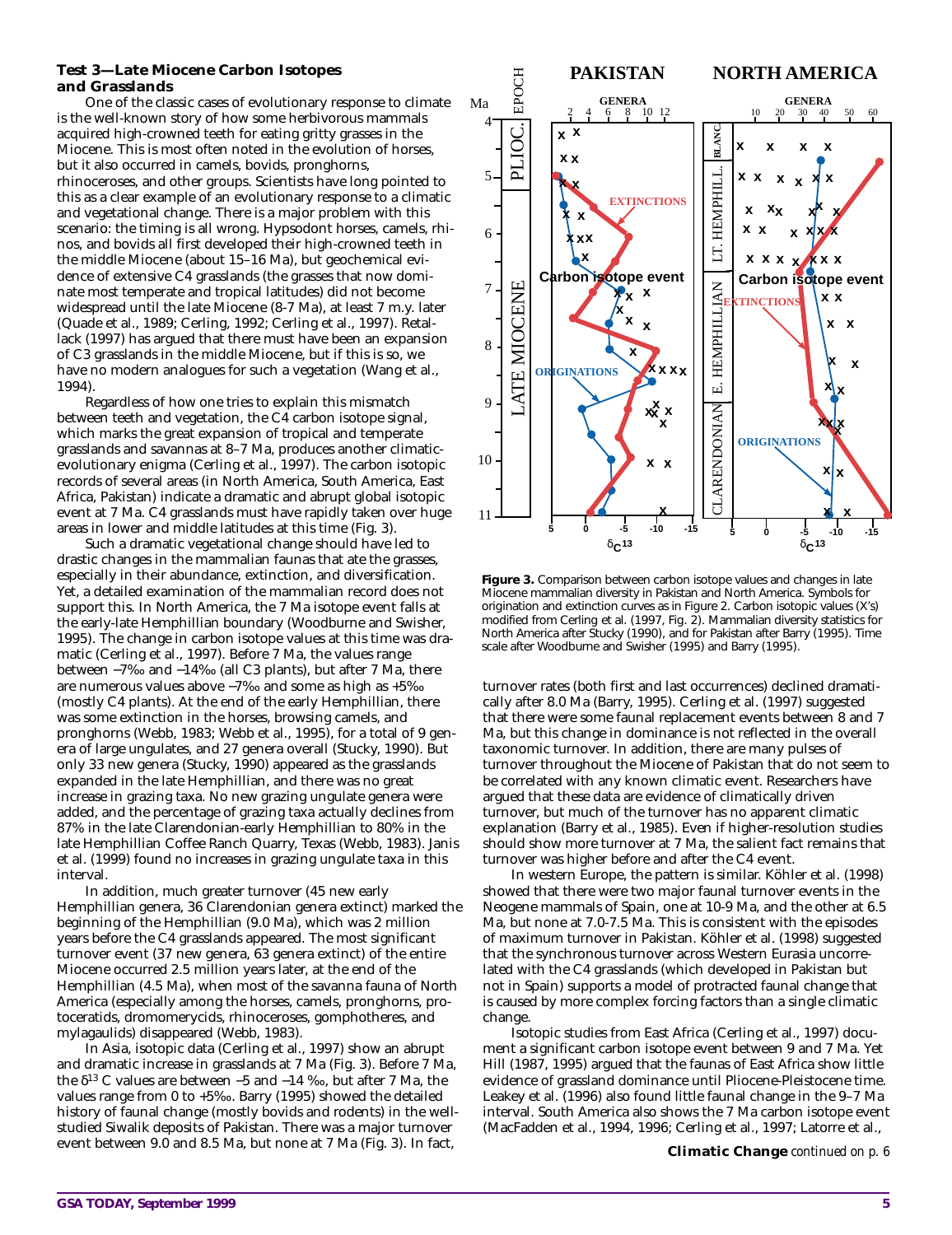#### **Climatic Change** *continued from p. 5*

1997), yet there was no obvious response in turnover or hypsodonty of South American mammals (MacFadden et al., 1994, 1996).

#### **Test 4—Pleistocene Climatic Changes**

The most rapid climatic fluctuations of the entire Cenozoic have occurred in the past 2 m.y.a, when climate has been controlled by 120 ka glacial-interglacial cycles. In the classic neo-Darwinian model that postulates species adapting to each climatic change, we would expect that such climatic variability would trigger much adaptation and speciation in Pleistocene mammals. Yet Barnosky (1987, 1994) and Barnosky et al. (1996) have shown that the response is much more complicated than this. Most Pleistocene mammals persist through many climatic cycles. They usually respond to climate change not by evolving new adaptations and producing new species, but simply by migrating north or south as climatic belts shift in latitude. Relatively few evolutionary changes (other than size changes) can be directly attributed to climatic change. The same evolutionary stability has been documented in Pleistocene reptiles and amphibians (Holman, 1995).

#### **CONCLUSIONS**

Paleontologists and evolutionary biologists have long sought to explain the excellent fossil record of land mammals, with its many dramatic faunal changes, and examples of adaptations (such as high-crowned teeth or long limbs) in terms of the Cenozoic changes in vegetation and climate. As our understanding of the fossil record of mammals improves, and the dating of the relevant deposits reaches higher levels of resolution and precision, it is possible to test hypotheses of climatic causes for evolutionary changes in much greater detail. In each of these four examples of independently established climatic change (as documented by the marine record, terrestrial isotopes, and terrestrial soils, plants, and climatically sensitive organisms), there are very few instances of direct response of the mammalian fauna to a specific, temporally limited climatic stimulus. Instead, the striking feature of each of these abrupt climatic changes is the *lack* of response of land mammals, even though in each example, it is clear that land plants and other elements of the terrestrial biota are responding. Clearly, the response of mammalian faunas to climatic stimuli is much more complicated than we have previously suspected. As previous studies of species and faunal stasis have shown, many organisms are much more stable in face of environmental change than classic neo-Darwinian models have previously supposed.

In past studies of excellent faunal records through long periods of time, scientists tried to explain each pulse of turnover by a specific external environmental event. Yet as the quality of the dating and of external records of climate improves, the emerging picture is not one of each pulse of turnover having a direct climatic cause. Instead, we are finding that many faunal events occur with no obvious extrinsic trigger, and many other climatic changes seem to cause no mammalian faunal change. On the longer-term scale, this is similar to the conclusions reached by Alroy (1995, 1997, 1998), who found that few of the major global climatic events (as represented by changes in marine oxygen isotopes) were correlated with peaks of mammalian turnover in North America, and vice versa. This noncorrelation seems to reveal an inherent bias toward focusing on possible instances of climatic causation of faunal change, and ignoring all the other unexplained turnover events. Instead, an objective (and statistically valid; Alroy, 1998) view of the mammalian faunal record in the Cenozoic leads to the conclusion that few turnover events can be directly tied to specific climatic changes.

This suggests that scientists should be more skeptical and more rigorous when they wish to suggest a cause-and-effect relationship between short-term climatic and faunal change. Such

relationships may exist, but scientists must establish correlation on a very highly resolved chronostratigraphic basis before these hypotheses can be evaluated. To date, when such detailed correlations have been established between global climatic signals and terrestrial faunal change, the response has been contrary to expectations.

#### **ACKNOWLEDGMENTS**

Supported by National Science Foundation grants EAR 94-05942 and EAR 97-06046. I thank J. Alroy, J. Barry, K. Behrensmeyer, T. Cerling, J. Damuth, L. Flynn, C. Janis, T. Kelly, G. Retallack, E. Vrba, and M. Woodburne for comments on earlier versions of this manuscript.

#### **REFERENCES CITED**

Alroy, J., 1995, Does climate or competition drive mammalian diversity?: Journal of Vertebrate Paleontology, v. 15, no. 3, p. 16A.

Alroy, J., 1997, Diversification and extinction in Cenozoic mammals: Does climate matter?: Eos, v. 78, p. S178.

Alroy, J., 1998, Long-term equilibrium in North American mammalian diversity, *in* McKinney, M. L., ed., Biodiversity dynamics: Turnover of populations, taxa, and communities: New York, Columbia University Press, p. 232–287.

Aubry, M.-P., 1992, Late Paleogene calcareous nannoplankton evolution: A tale of climatic deterioration, *in* Prothero, D. R., and Berggren, W. A., eds., Eocene-Oligocene climatic and biotic evolution: Princeton, New Jersey, Princeton University Press, p. 272–309.

Baldauf, J., 1992, Middle Eocene through early Miocene diatom floral turnover, *in* Prothero, D. R., and Berggren, W. A., eds., Eocene-Oligocene climatic and biotic evolution: Princeton, New Jersey, Princeton University Press, p. 310–326.

Barnosky, A. D., 1987, Punctuated equilibria and phyletic gradualism: Some facts from the Quaternary mammal record: Current Mammalogy, v. 1, p. 109–147.

Barnosky, A. D., 1994, Defining climate's role in ecosystem evolution: Clues from late Quaternary mammals: Historical Biology, v. 8, p. 173–190.

Barnosky, A. D., Rouse, T. I., Hadly, E. A., Wood, D. L., Keesing, F. L., and Schmidt, V. A., 1996, Comparison of mammalian response to glacial-interglacial transitions in the middle and late Pleistocene, *in* Stewart, K., ed., Palaeoecology and palaeoenvironments of late Cenozoic mammals: Toronto, University of Toronto Press, p. 16–33.

Barry, J. C., 1995, Faunal turnover and diversity in the terrestrial Neogene of Pakistan, *in* Vrba, E. S., et al., eds., Paleoclimate and evolution, with emphasis on human origins: New Haven, Connecticut, Yale University Press, p. 115–134.

Barry, J. C., Johnson, N. M., Raza, S. M., and Jacobs, L. L., 1985, Neogene mammalian faunal change in southern Asia: Correlations with climatic, tectonic, and eustatic events: Geology, v. 13, p. 637–640.

Behrensmeyer, A. K., Todd, N. E., Potts, R., and McBrinn, G. E., 1997, Late Pliocene faunal turnover in the Turkana Basin, Kenya and Ethiopia: Science, v. 278, p. 1589–1594.

Berggren, W. A., and Prothero, D. R., 1992, Eocene-Oligocene climatic and biotic evolution: An overview, *in* Prothero, D. R., and Berggren, W. A., eds., Eocene-Oligocene climatic and biotic evolution: Princeton, New Jersey, Princeton University Press, p 1–28.

Berggren, W. A., Kent, D. V., Aubry, M.-P., Swisher, C. C., III, and Miller, K. G., 1995, A<br>revised Paleogene geochronology and chronostratigraphy: SEPM Special Publication 54, p. 129–212.

Boaz, N. T., 1997, Eco Homo, how the human being emerged from the cataclysmic history of the earth: New York, Basic Books.

Boersma, A., Premoli-Silva, I., and Shackleton, N. J., 1987, Atlantic Eocene planktonic foraminiferal paleohydrographic indicators and stable isotope paleoceanography: Paleo-ceanography, v. 2, p. 287–331.

Cerling, T. E., 1992, Development of grasslands and savannas in East Africa during the Neogene: Palaeogeography, Palaeoclimatology, Palaeoecology, v. 97, p. 241–247.

Cerling, T. E., Harris, J. M., MacFadden, B. J., Leakey, M. G., Quade, J., Eisenmann, V., and Ehleringer, J. R., 1997, Global vegetation change through the Miocene/Pliocene boundary: Nature, v. 389, p. 153–158.

Eldredge, N., 1995, Reinventing Darwin: New York, Wiley.

Eldredge, N., and Gould, S. J., 1972, Punctuated equilibria: An alternative to phyletic gradualism, *in* Schopf, T. J. M., ed., Models in paleobiology: San Francisco, Freeman Cooper, p. 82–115.

Emry, R. J., 1981, Additions to the mammalian fauna of the type Duchesnean, with comments on the status of the Duchesnean: Journal of Paleontology, v. 55, p. 563-570.

Evanoff, E., Prothero, D. R., and Lander, R. H., 1992, Eocene-Oligocene climatic change in North America: The White River Formation near Douglas, east-central Wyoming, *in* Prothero, D. R., and Berggren, W. A., eds., Eocene-Oligocene climatic and biotic evolution: Princeton, New Jersey, Princeton University Press, p. 116–130.

Gaskell, B. A., 1991, Extinction patterns in Paleogene benthic foraminiferal faunas: Relationship to climate and sea level: Palaios, v. 6, p. 2–16.

Hansen, T. A., 1987, Extinction of late Eocene to Oligocene molluscs: Relationship to shelf area, temperature changes, and impact events: Palaios, v. 2, p. 69–75.

Hansen, T. A., 1992, The patterns and causes of molluscan extinction across the Eocene/Oligocene boundary, *in* Prothero, D. R., and Berggren, W. A., eds., Eocene-Oligocene climatic and biotic evolution: Princeton, New Jersey, Princeton University Press, p. 341–348.

**Climatic Change** *continued on p. 7*